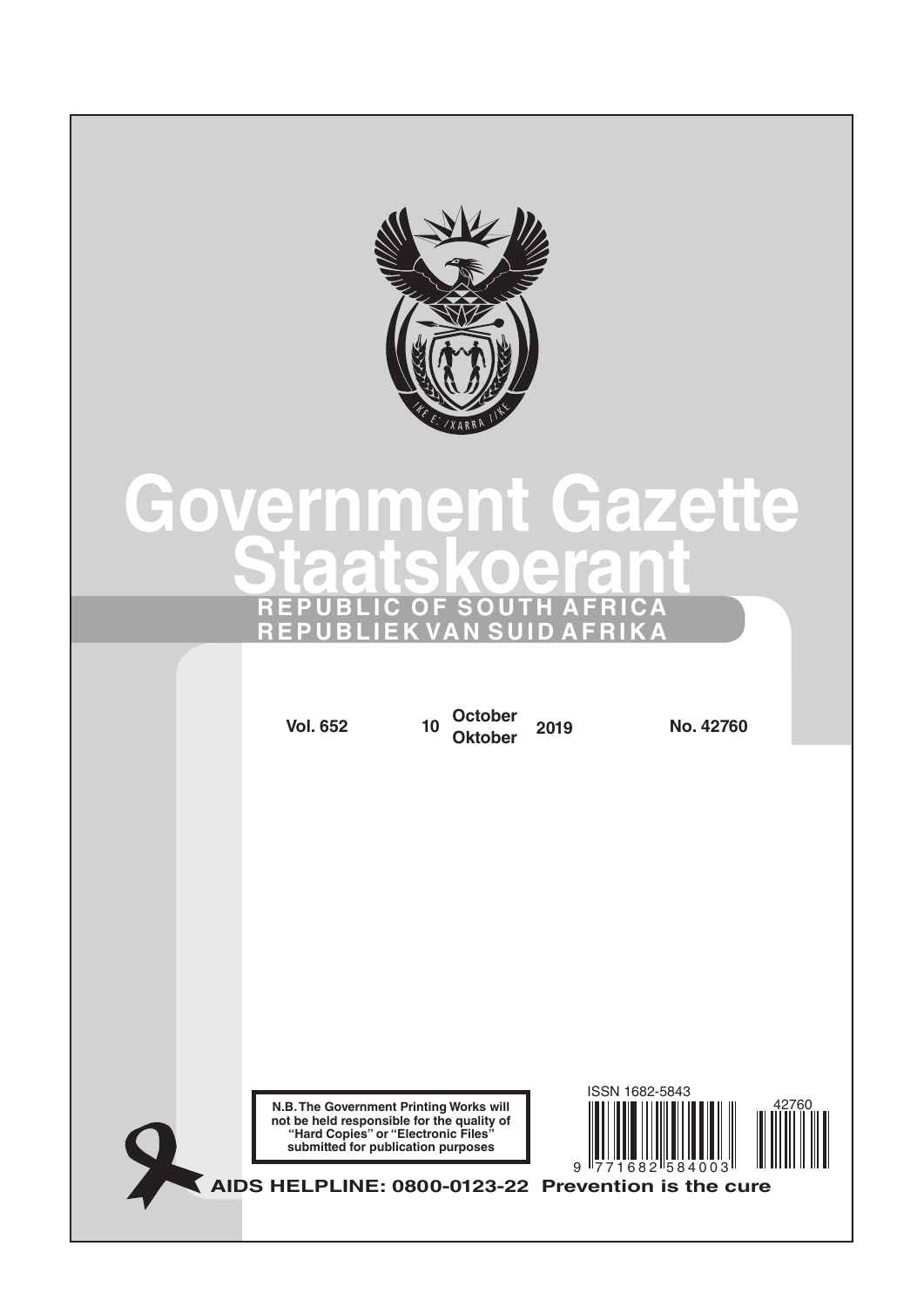This gazette is also available free online at **www.gpwonline.co.za**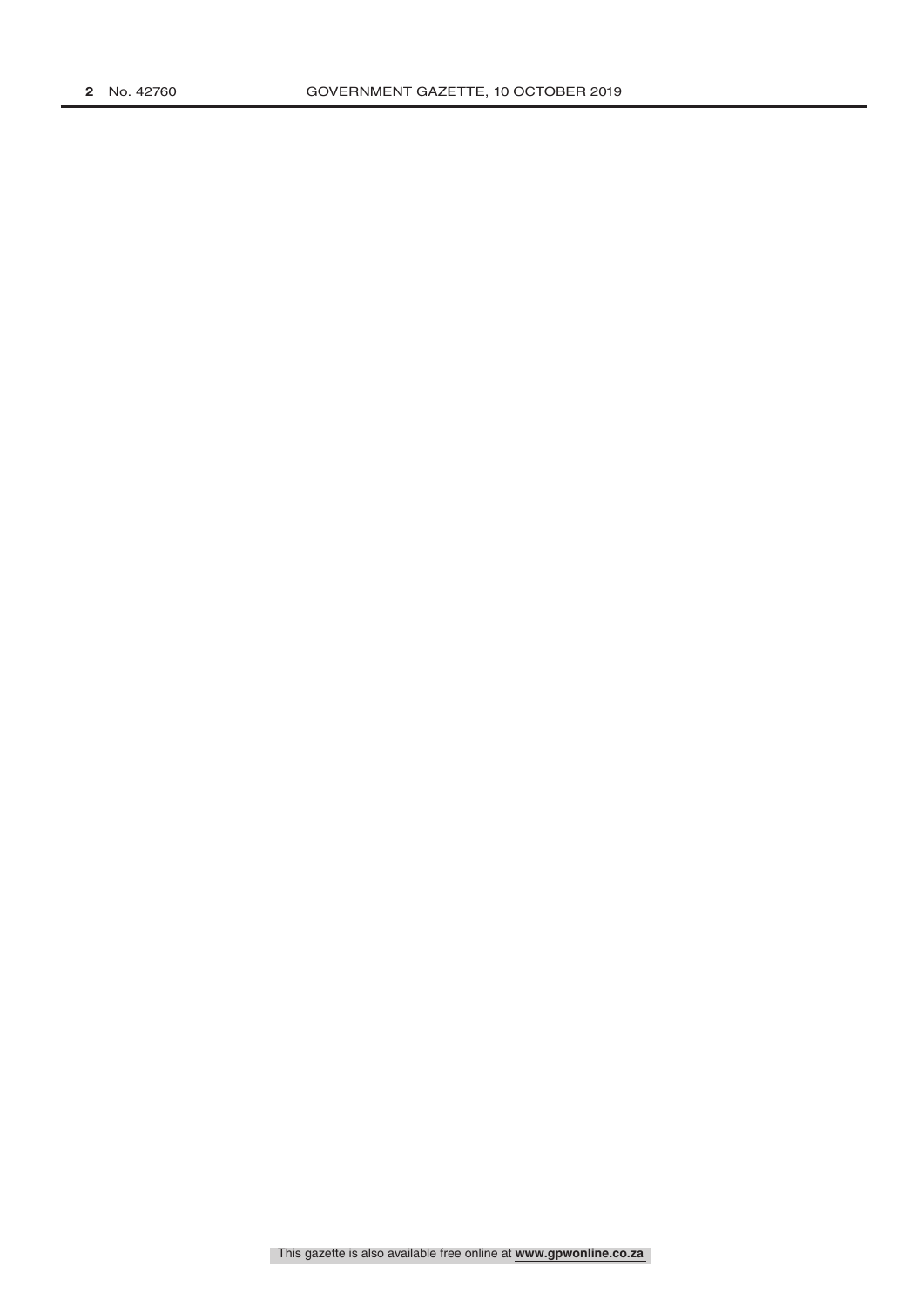# **IMPORTANT NOTICE:**

**The GovernmenT PrinTinG Works Will noT be held resPonsible for any errors ThaT miGhT occur due To The submission of incomPleTe / incorrecT / illeGible coPy.**

**no fuTure queries Will be handled in connecTion WiTh The above.**

### **Contents**

| No.  |                                                                      | Gazette<br>No. | Page<br>No. |
|------|----------------------------------------------------------------------|----------------|-------------|
|      | <b>GOVERNMENT NOTICES • GOEWERMENTSKENNISGEWINGS</b>                 |                |             |
| 1316 | Economic Development Department/ Ekonomiese Ontwikkeling Departement | 42760          | 4           |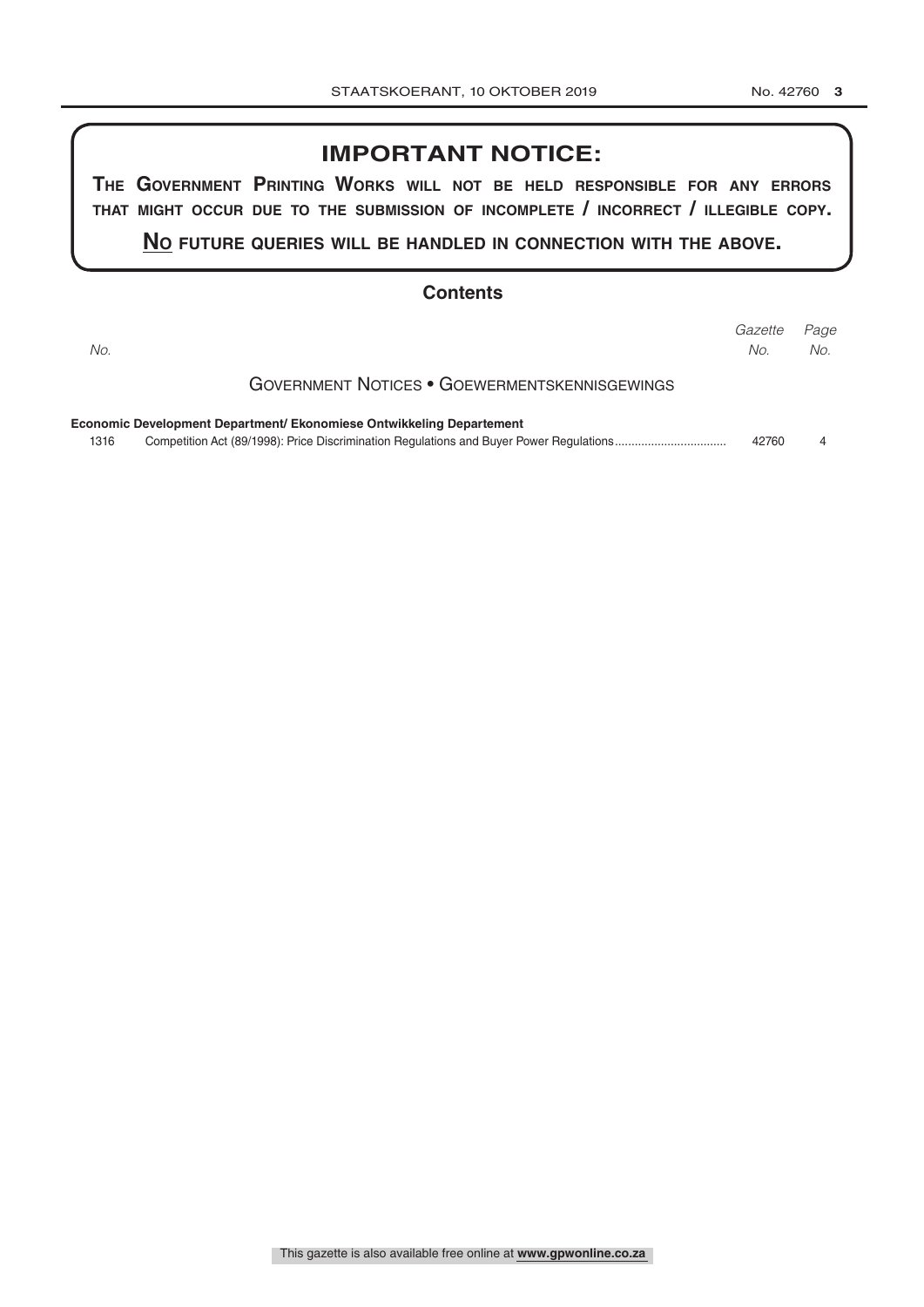# Government Notices • Goewermentskennisgewings

#### **ECONOMIC DEVELOPMENT DEPARTMENT**

**NO. 1316** 10 OCTOBER 2019

# NOTICE IN TERMS OF SECTION 78 OF THE COMPETITION ACT, 1998 (ACT NO. 89 OF 1998)

# PRICE DISCRIMINATION REGULATIONS AND BUYER POWER REGULATIONS

By virtue of the powers vested in me in terms of section 78 of the Competition Act, 1998 (Act No. 89 of 1998), I Ebrahim Patel, Minister of Trade and Industry, hereby

- (a) publish the regulations in Schedule 1 and 2 hereto for public comment; and
- on <u>competitionregulations@economic.gov.za,</u> within twenty eight (28) days (b) request that any comments in this regard be submitted to: Ms Linda Herbst from the date of publication of this Notice.

AN LEAT **MR EBRAHIM PATEL** MINISTER OF TRADE AND INDUSTRY DATE:  $\textdegree$  OCTOBER 2019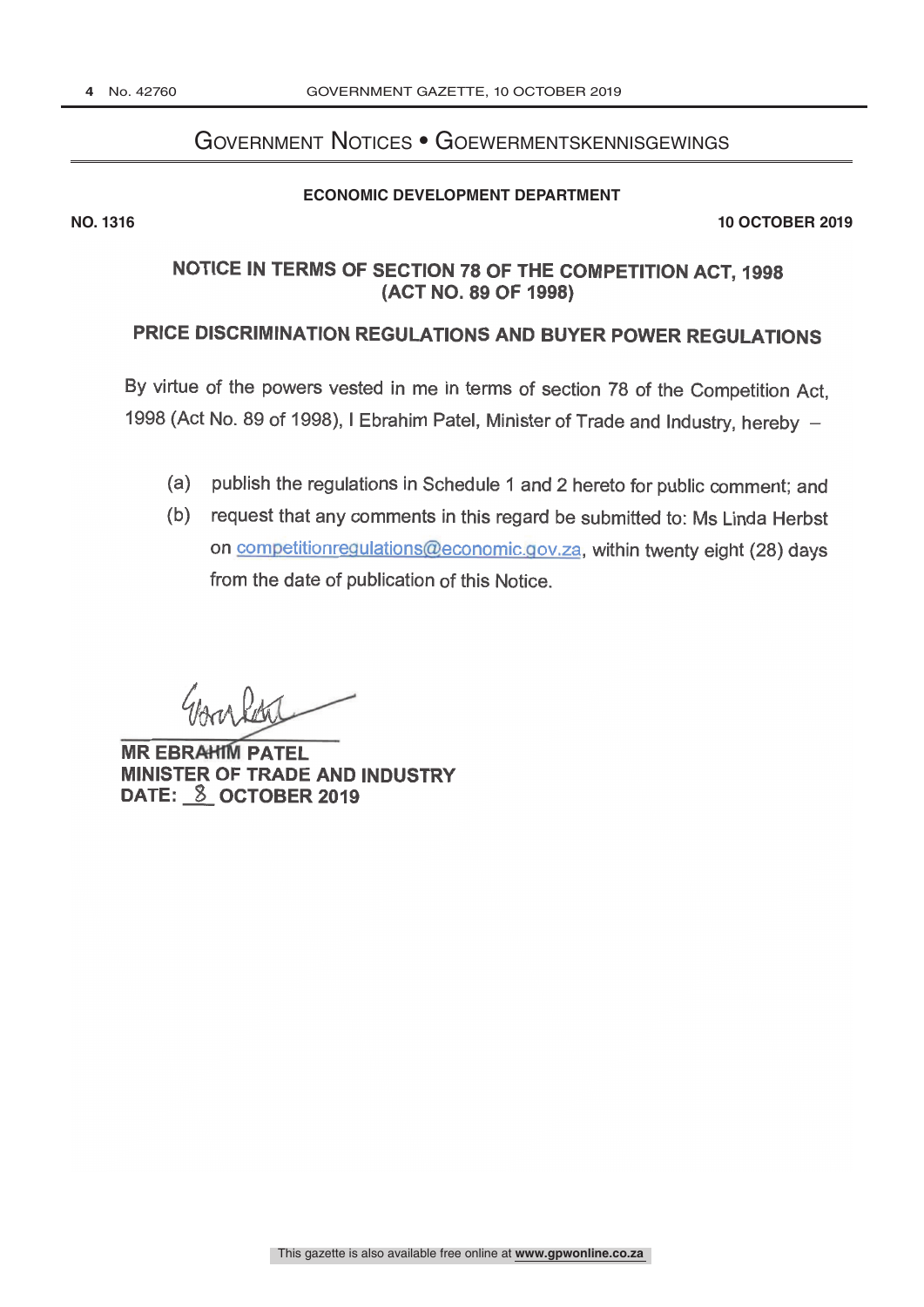## **SCHEDULE 1**

# **PRICE DISCRIMINATION REGULATIONS**

#### Interpretation

1. In these Regulations a word or expression to which a meaning has been assigned in the Act, has the meaning so assigned and, unless the context indicates otherwise:

"designated class of supplier" includes a small business or a medium -sized business as defined in section 1 of the Act or any regulations made by the Minister; or alternatively a firm controlled or owned by historically disadvantaged persons within the meaning of the Act and within the benchmarks determined by these Regulations;

"the Act" means the Competition Act, 1998 (Act No. 89 of 1998).

#### Purpose

- 2. The purpose of these Regulations is-
	- (a) to give effect to section 9(1)(a)(ii) of the Act and to provide for the benchmarks for determining the application of section 9(1)(a)(ii) to firms owned and controlled by historically disadvantaged persons; and
	- (b) to set out the relevant factors and benchmarks for determining whether a dominant firm's action is price discrimination that impedes the participation of small and medium businesses and firms controlled or owned by historically disadvantaged persons.

# Elements of Price Discrimination to be satisfied to establish a contravention<br>3. The factors that should each be opticied in ander to articlar was used

- 3. The factors that should each be satisfied in order to establish a price discrimination contravention are as follows:
	- (a) The selling firm must be dominant or shown to have market power within the meaning of section 7 of the Act;
	- (b) There is different treatment between the purchaser in the designated class and other purchasers outside that class of the form set out in section 9(1)(c) in respect of equivalent transactions for goods or services of like grade and quality as set out in section 9(1)(b) of the Act;
	- (c) The differential treatment-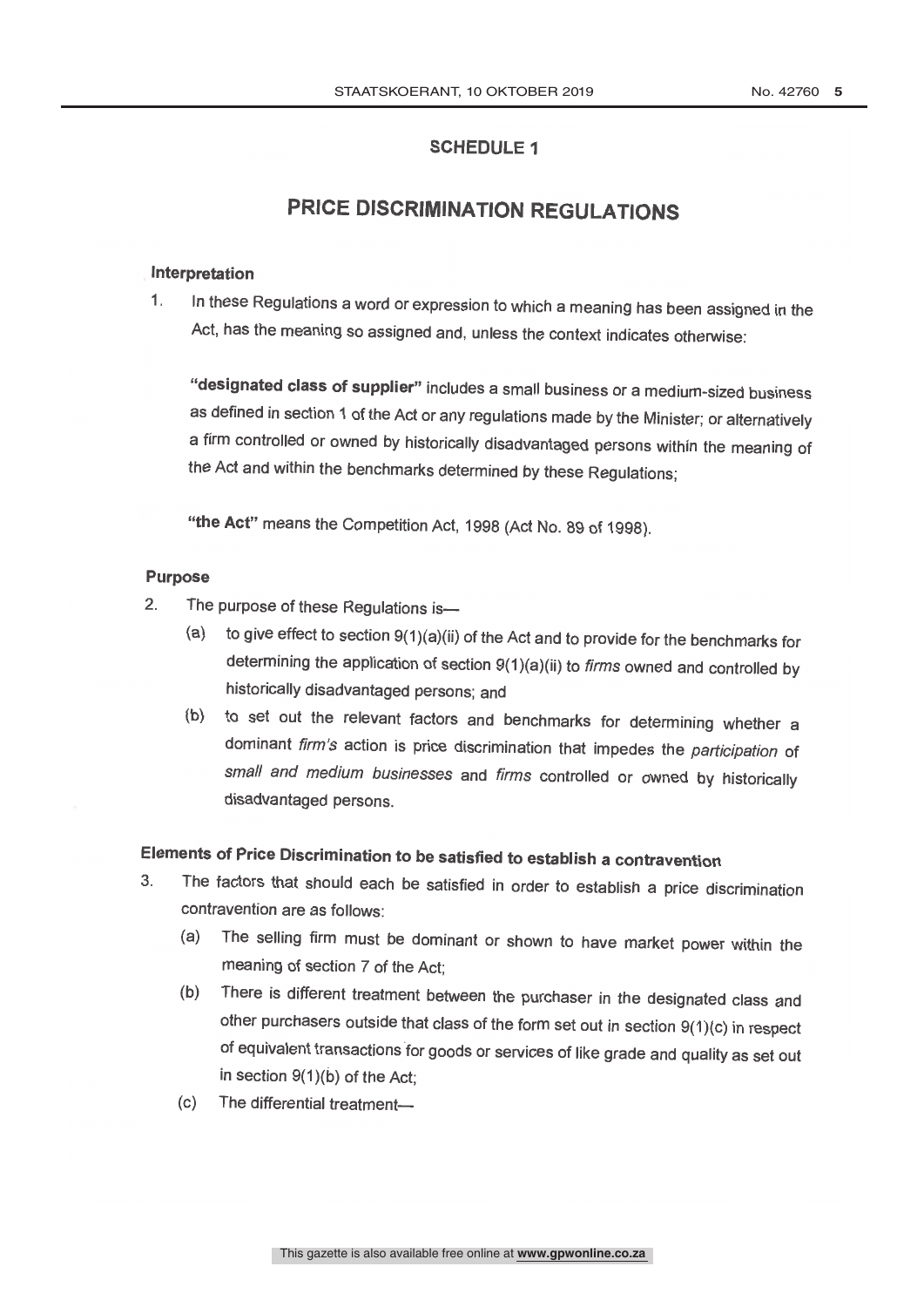- (i) does not make reasonable allowance for differences in the cost or likely cost of supplying the good or service based on differing places or methods of supply as set out in section  $9(2)(a)(i)$  or (ii);
- (ii) does not constitute an act of good faith to meet a competitor's price as set out in section 9(2)(b); or
- (iii) is not a legitimate response to changes in market conditions as set out in section  $9(2)(c)$ :
- (d) The differential in price relative to other purchasers impedes the effective participation of a firm or firms in the designated class of purchasers.

### Price Discrimination

- 4. Factors and benchmarks for determining whether the price discrimination is likely to impede effective participation by the designated class include, but are not limited to, the following:
	- (a) The extent of the difference in respect of price or other factors outlined in section 9(1)(c) relative to other purchasers in the same or adjacent downstream markets;
	- (b) The significance of the input in the cost structure of production or as a driver of sales in the downstream market;
	- (c) The duration and timing of the price differential;
	- (d) The likelihood that the elimination of the differential would result in the firm in the designated class facing increased demand for its goods or services in the downstream market; and
	- (e) The likelihood that the elimination of the differential would improve profitability and investment for the firm in the designated class.

## Application to firms controlled or owned by historically disadvantaged persons

5. These Regulations apply to firms controlled or owned by historically disadvantaged persons that purchase less than 20% of the relevant good or service supplied by the dominant seller

#### **Guidelines**

6. The Competition Commission may issue guidelines in respect of its enforcement approach to section 9(1)(a)(ii) in light of these Regulations.

#### Short Title

 $7<sub>1</sub>$ These Regulations are called the Price Discrimination Regulations, 2019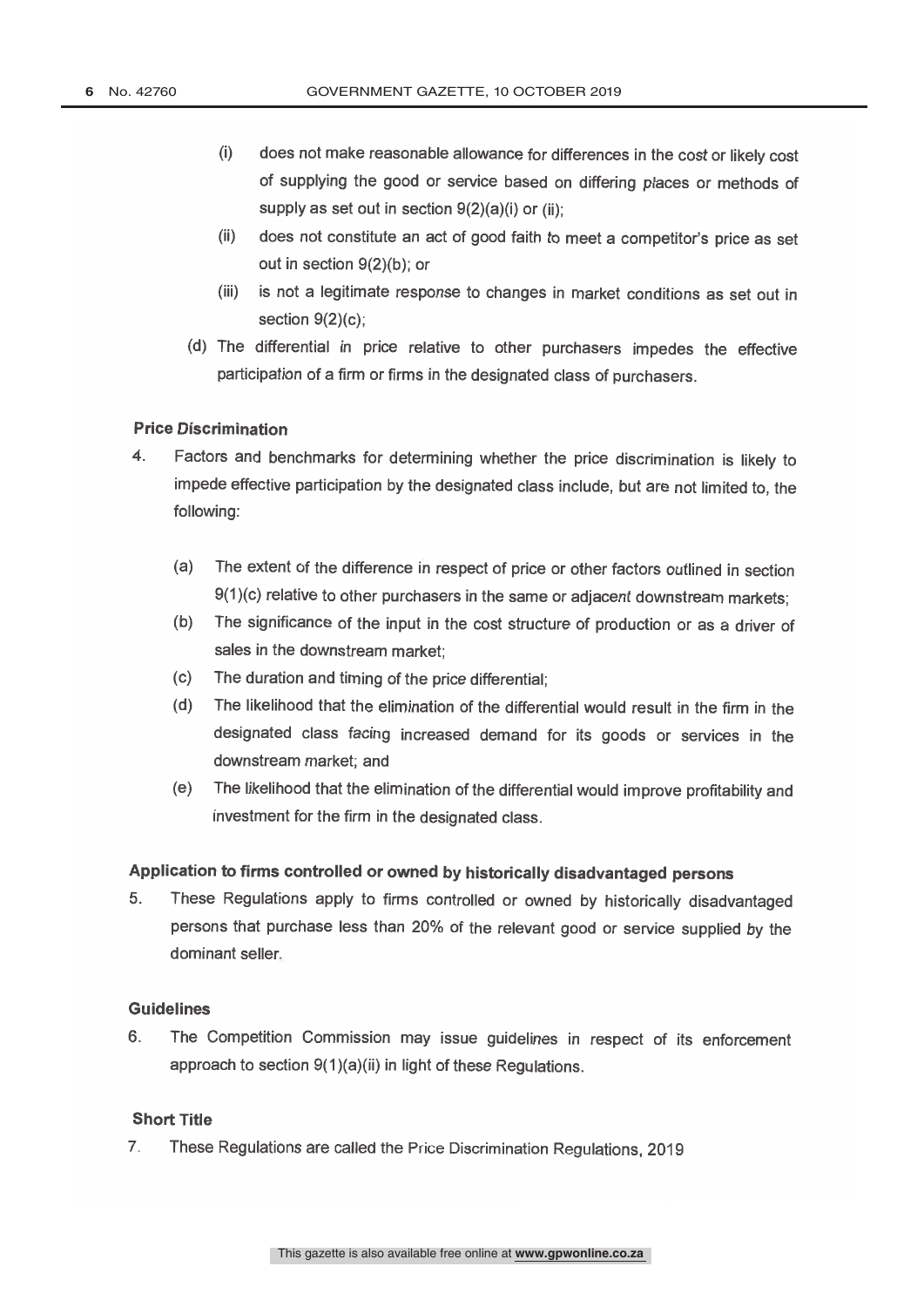## **SCHEDULE 2**

# **BUYER POWER REGULATIONS**

#### Interpretation

1. In these Regulations, a word or expression to which a meaning has been assigned in the Act, has the meaning so assigned and, unless the context indicates otherwise:

"Agro-processing sector" constitutes the subset of manufacturing that processes raw materials and intermediate products derived from the agricultural sector, including agriculture, forestry and fisheries;

"designated class of supplier" includes a small business or a medium -sized business as defined in section 1 of the Act or any regulations made by the Minister; or alternatively a firm controlled or owned by historically disadvantaged persons within the meaning of the Act and within the benchmarks determined by these Regulations;

"Grocery wholesale and retail sector" constitutes the wholesale or retail of food, pet food, drinks, cleaning products, toiletries or household goods;

"Online intermediation services sector" constitutes information services that allow business users to offer goods or services to consumers with a view to facilitating the initiating of direct transactions between those business users and consumers, whether online or offline, and which are provided on the basis of a contractual relationship between the intermediation service and business user. These include online e- commerce market places, online software application stores, online matching services and online social media services;

"price" includes discounts, rebates, commissions, allowances or credit;

"trading conditions" include any explicit terms contained in contractual arrangements as well as any implied or actual trading terms implemented by the buyer outside of the supply contract;

"the Act" means the Competition Act, 1998 (Act No. 89 of 1998).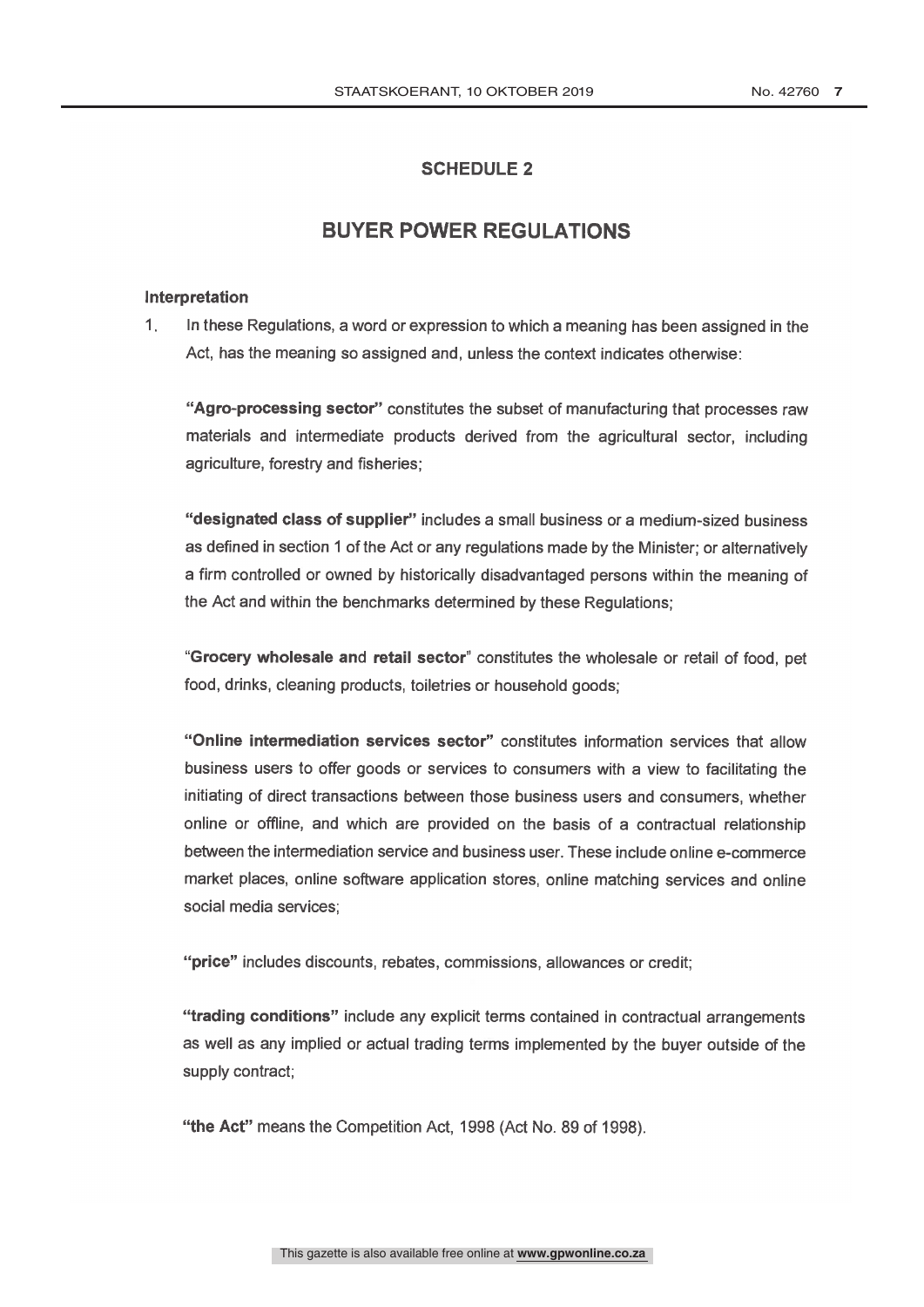#### **Purpose**

- 2. The purpose of these Regulations is to:
	- (a) designate the sectors of dominant firms which are prohibited to require from or impose on a supplier unfair prices or other trading conditions;
	- (b) set out the relevant factors and benchmarks for determining whether prices and other trading conditions imposed are unfair; and
	- (c) in respect of firms owned or controlled by historically disadvantaged persons, set out the benchmarks for determining the firms to which section 8(4) applies.

#### Elements of a contravention

- 3. The factors that should be satisfied in order to establish a contravention of section 8(4)(a) include:
	- (a) The purchasing firm must lie within a sector designated by the Minister in terms of regulation 6;
	- (b) The buyer firm must be dominant or shown to have market power in a purchasing market within the meaning of section 7 of the Act;
	- (c) The supplier must fall within the designated class of suppliers;
	- (d) The price or trading condition must be required from or imposed on the supplier by the buyer firm; and
	- (e) The price or trading condition must be unfair

#### Determination of unfair price

- 4. Factors and benchmarks for determining the unfairness of the price include, but are not limited to, the following:
	- (a) The price paid to other suppliers of like goods or services, in particular those outside the designated class, and whether such prices are higher;
	- (b) The magnitude of any differences in prices to other suppliers of like goods or services;
	- (c) Whether reductions in the purchasing price are directly or indirectly required from or imposed;
	- (d) Whether reductions are retrospective and/or unilateral and/or unreasonable;
	- (e) Whether costs are directly or indirectly imposed on or required from the supplier which reduce the net price received; or
	- (f) Whether the direct or undirect imposition or requirement of costs is retrospective and/or unilateral and/or unreasonable.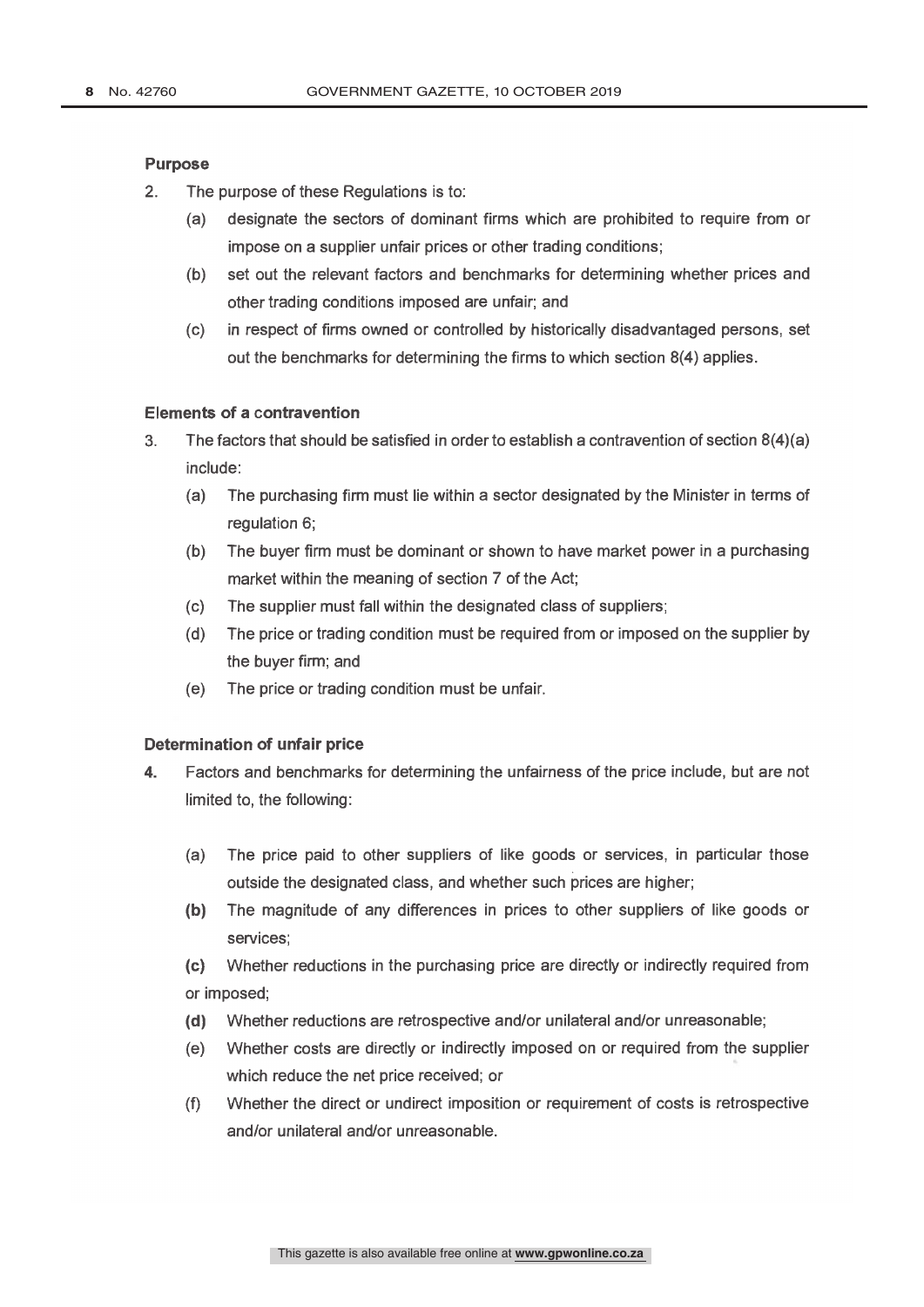### Determination of unfair trading conditions

- 5. Factors and benchmarks for determination of whether a trading condition may be deemed unfair include, but are not limited to, the following:
	- (a) Whether the trading condition unreasonably transfers risks or costs onto a firm in the designated class of suppliers;
	- (b) Whether the trading condition is one -sided, onerous or not proportionate to the objective of the clause (such as unduly long payment terms); or
	- (c) Whether the trading condition bears no reasonable relation to the objective of the supply agreement.

## Designated Sectors

- 6. The Regulations will apply to the following designated sectors:
	- (a) Grocery retail sector;
	- (b) Agro-processing sector; and
	- (c) Online intermediation services sector.

## Application to firms controlled or owned by historically disadvantaged persons

7. These Regulations apply to firms controlled or owned by historically disadvantaged persons that supply 20% or less of the purchases of the dominant buyer for the relevant good or service.

### Guidelines

8. The Competition Commission may issue guidelines in respect of its enforcement approach to section 8(4) in light of these Regulations.

## Short Title

9. These Regulations are called the Buyer Power Regulations, 2019.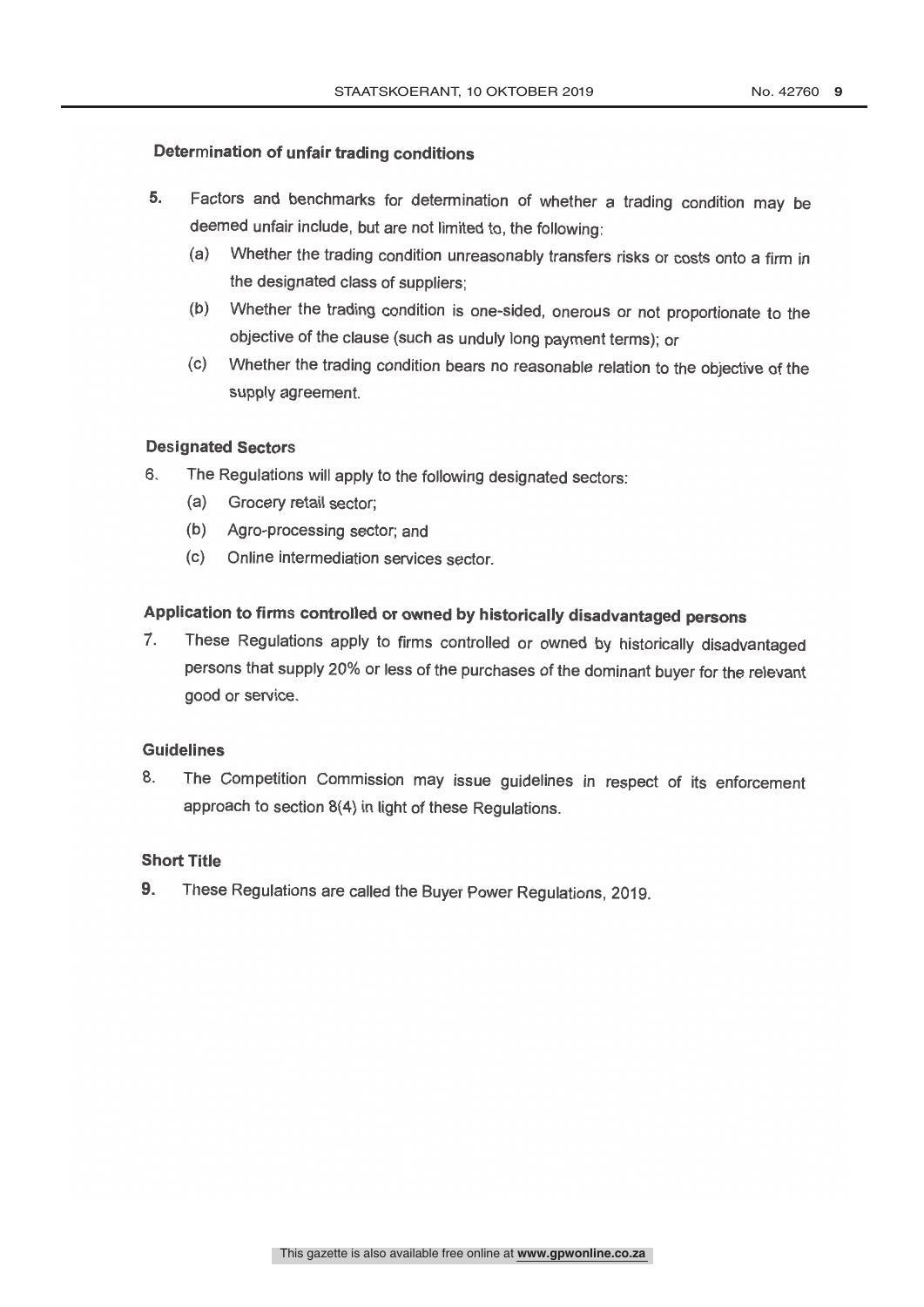This gazette is also available free online at **www.gpwonline.co.za**